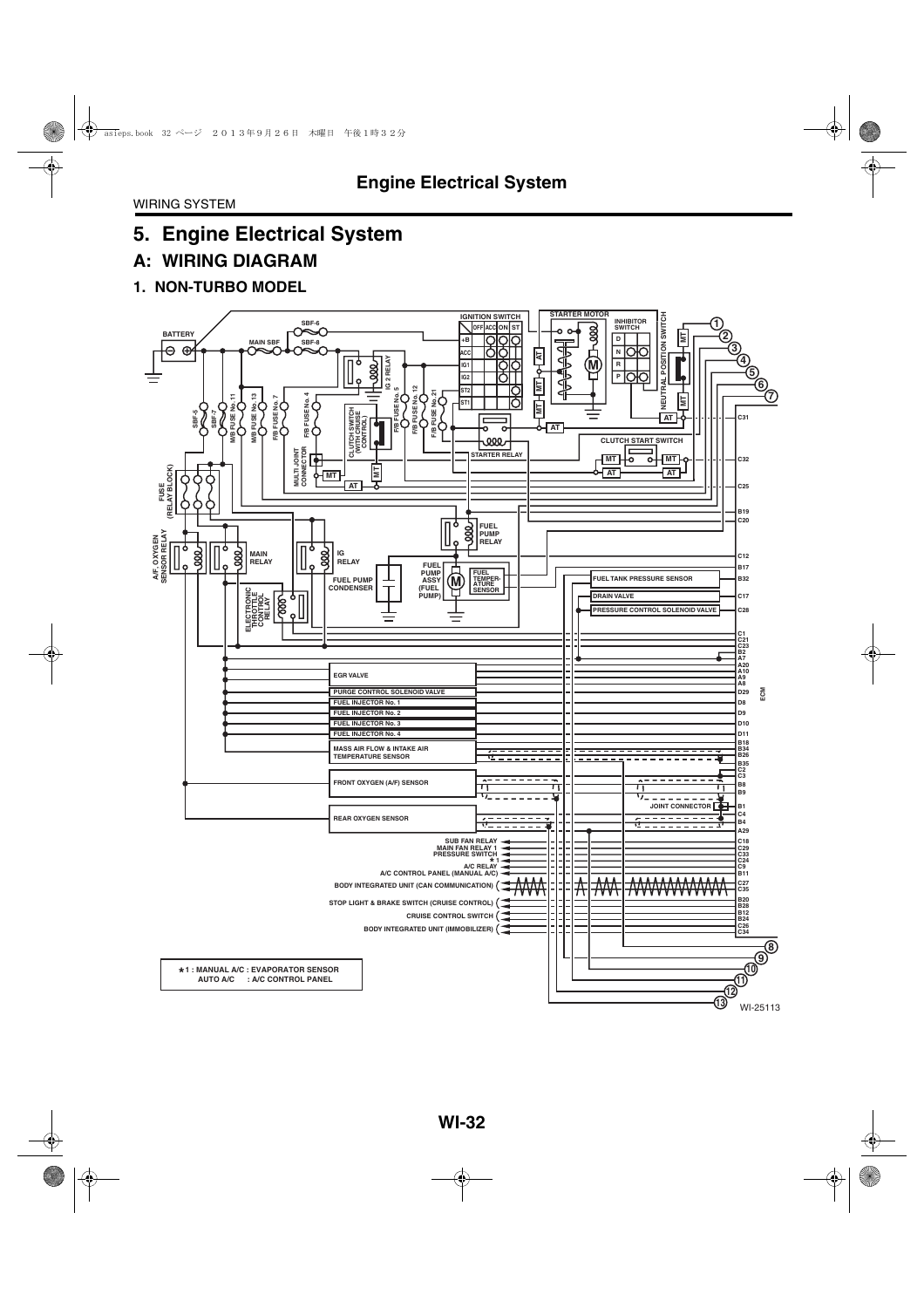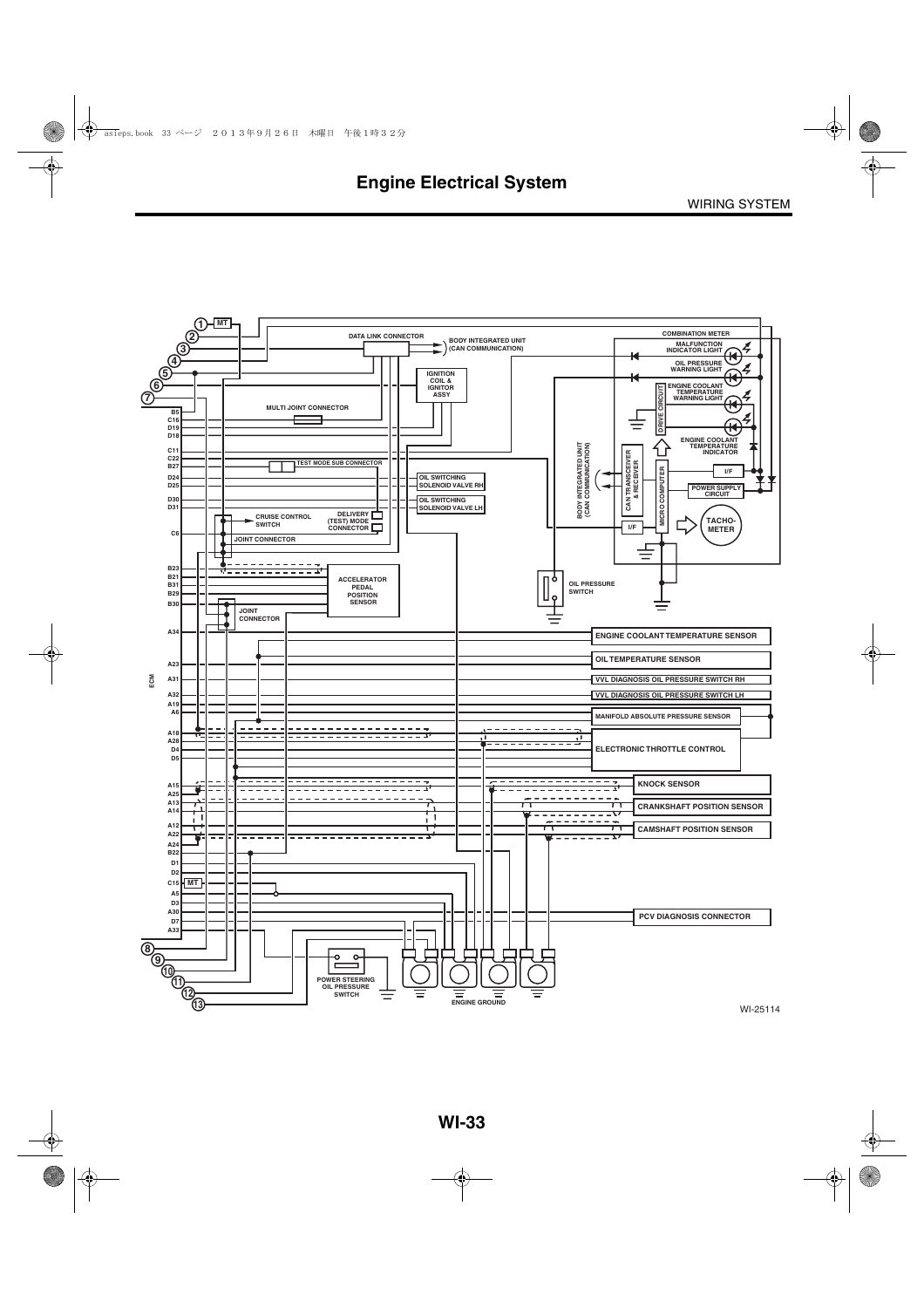#### WIRING SYSTEM

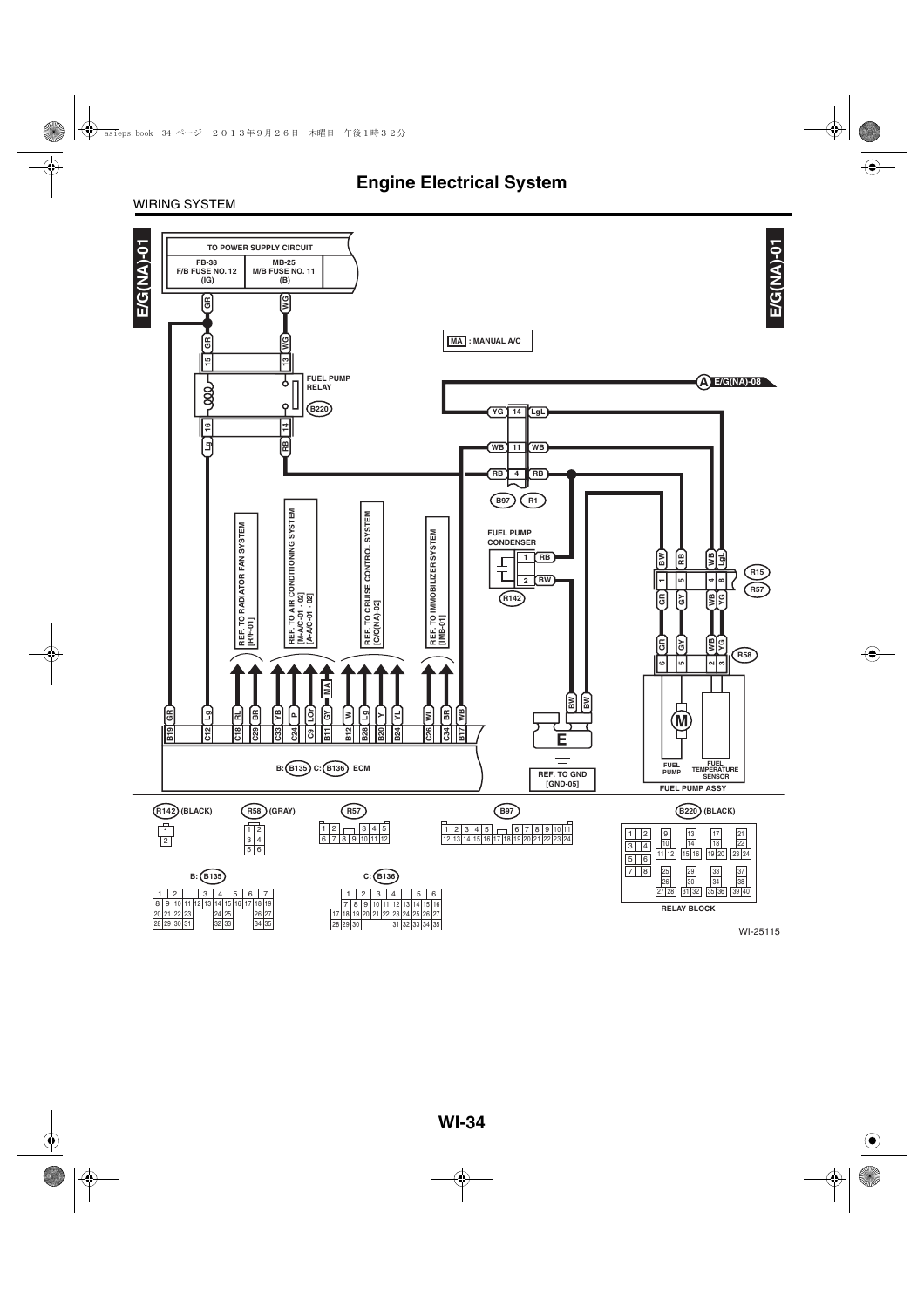WIRING SYSTEM

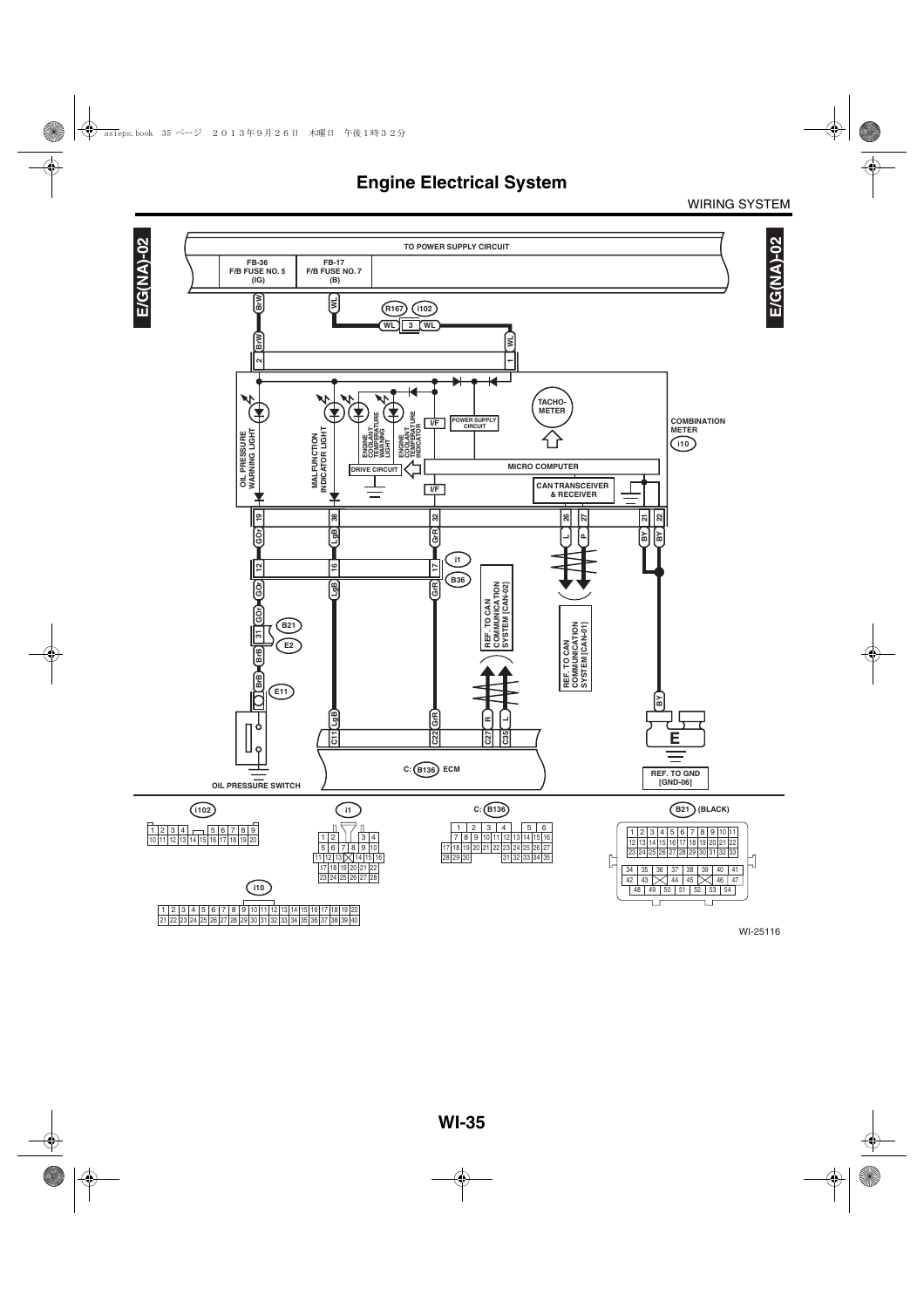

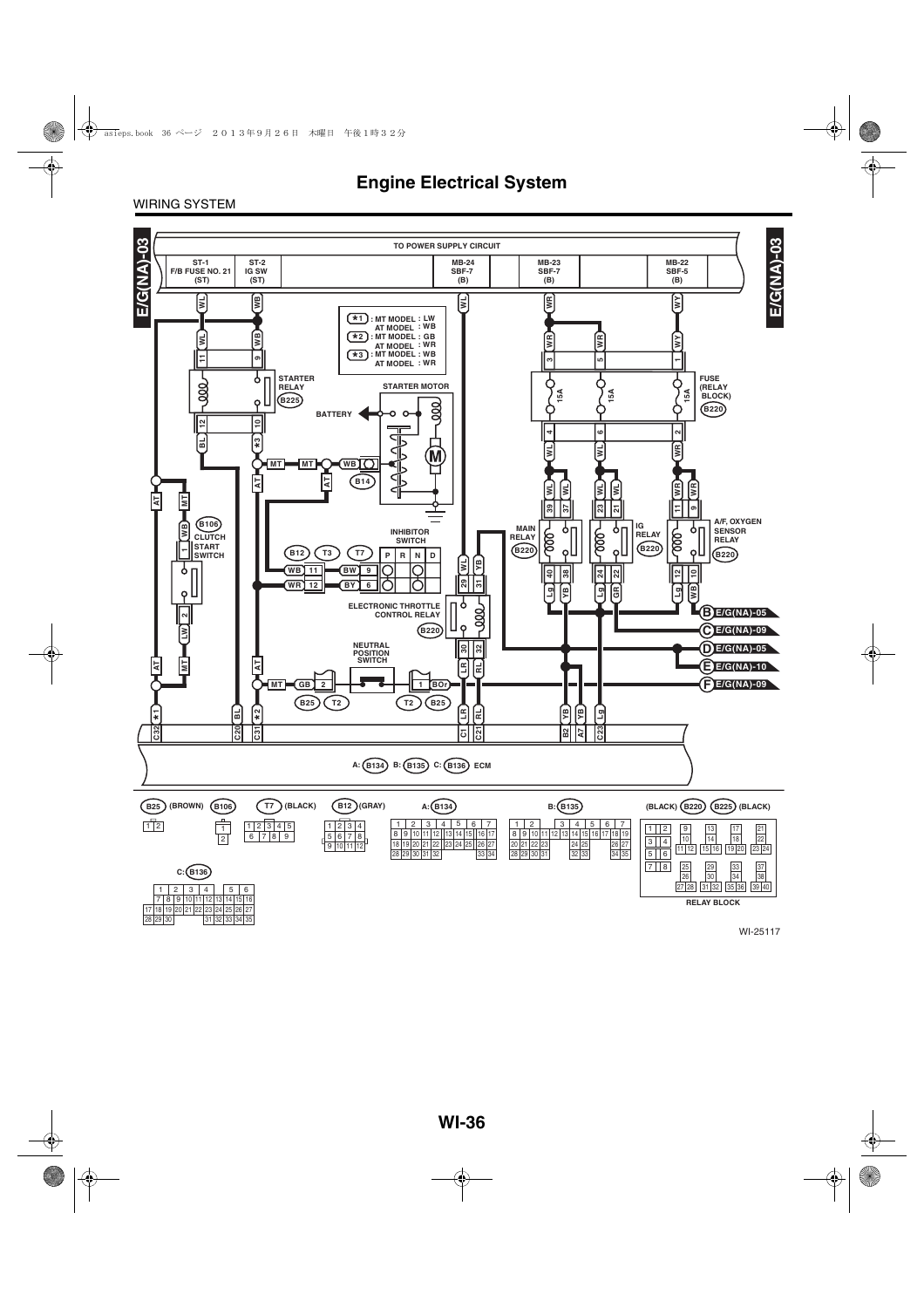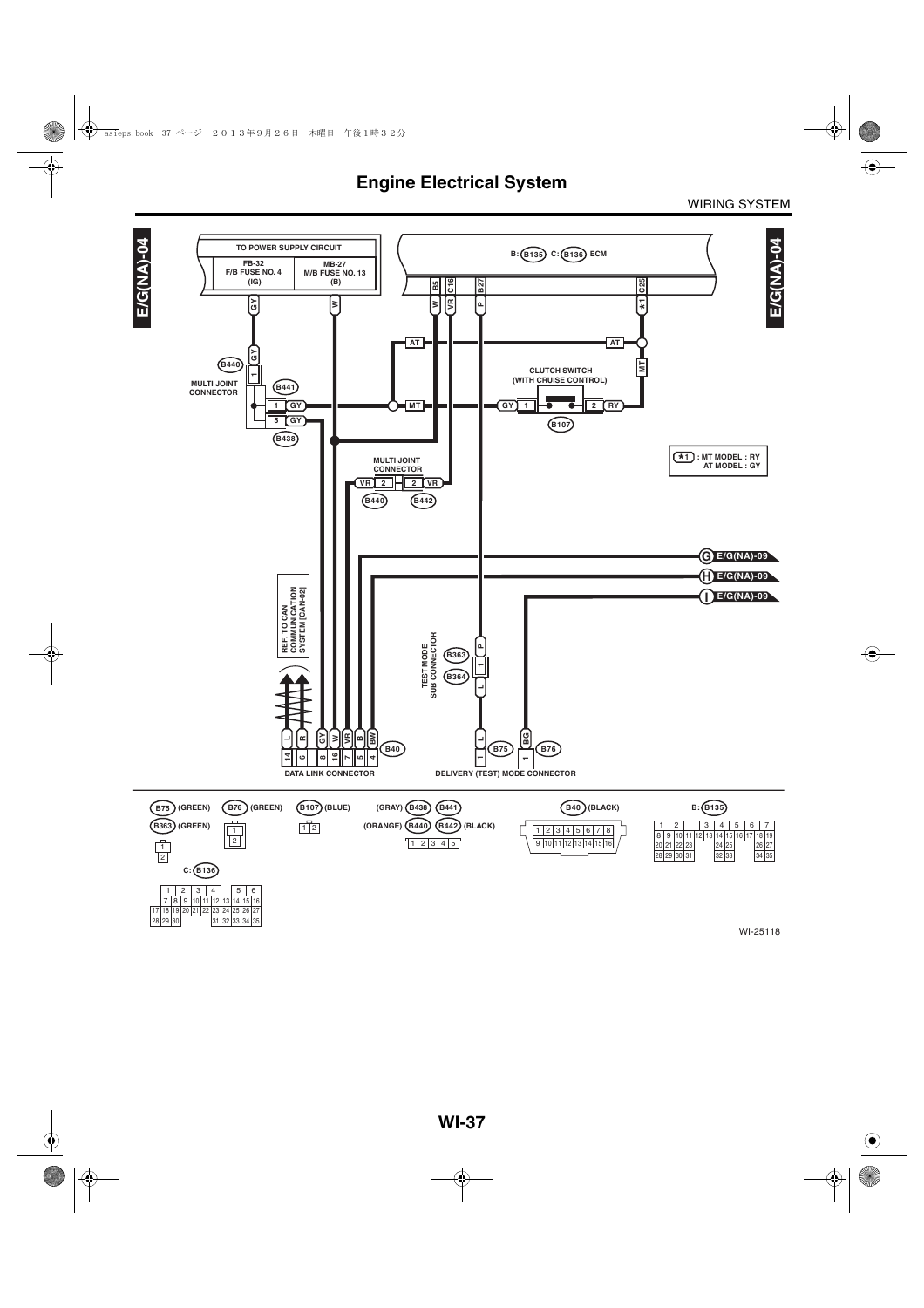WIRING SYSTEM

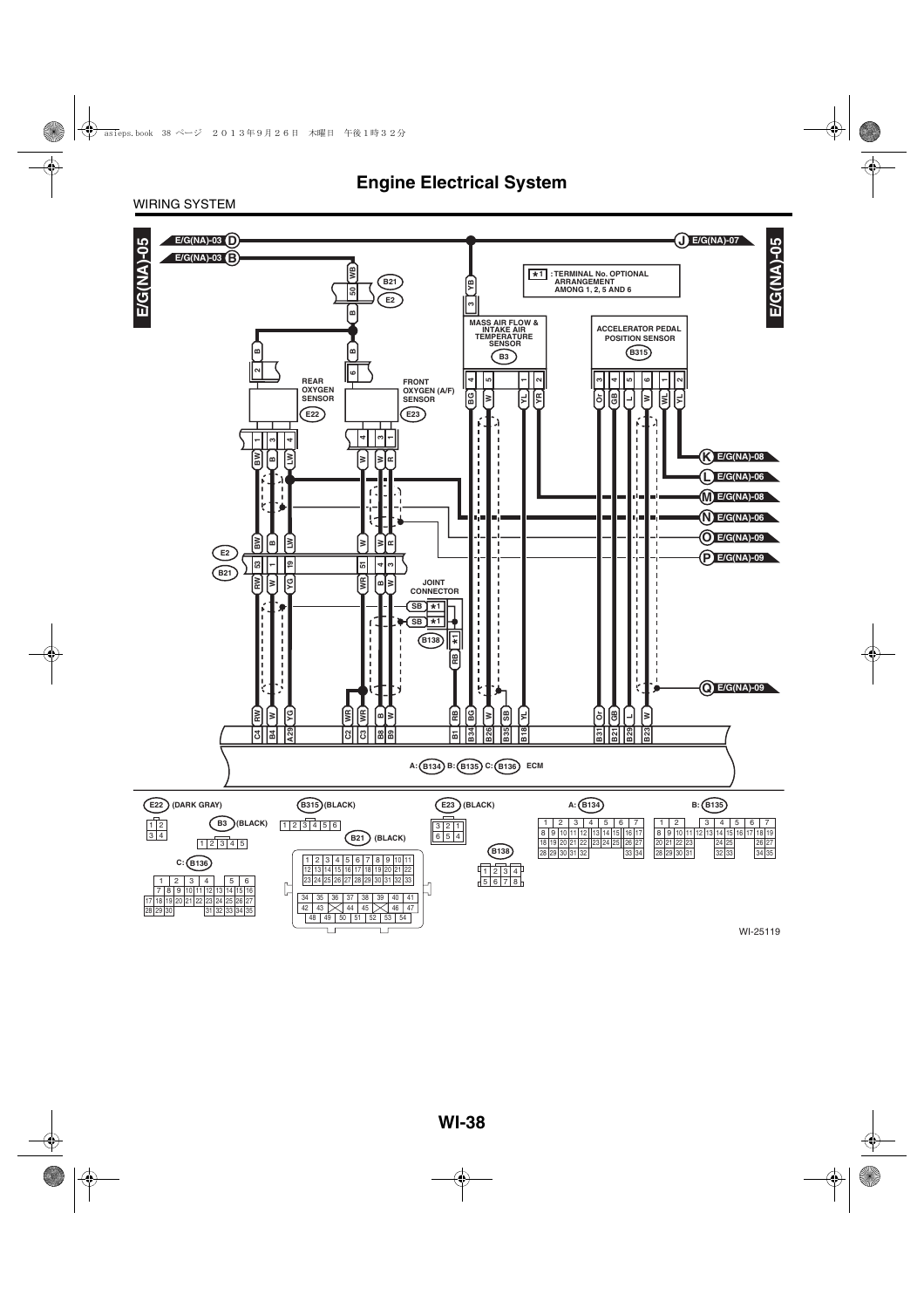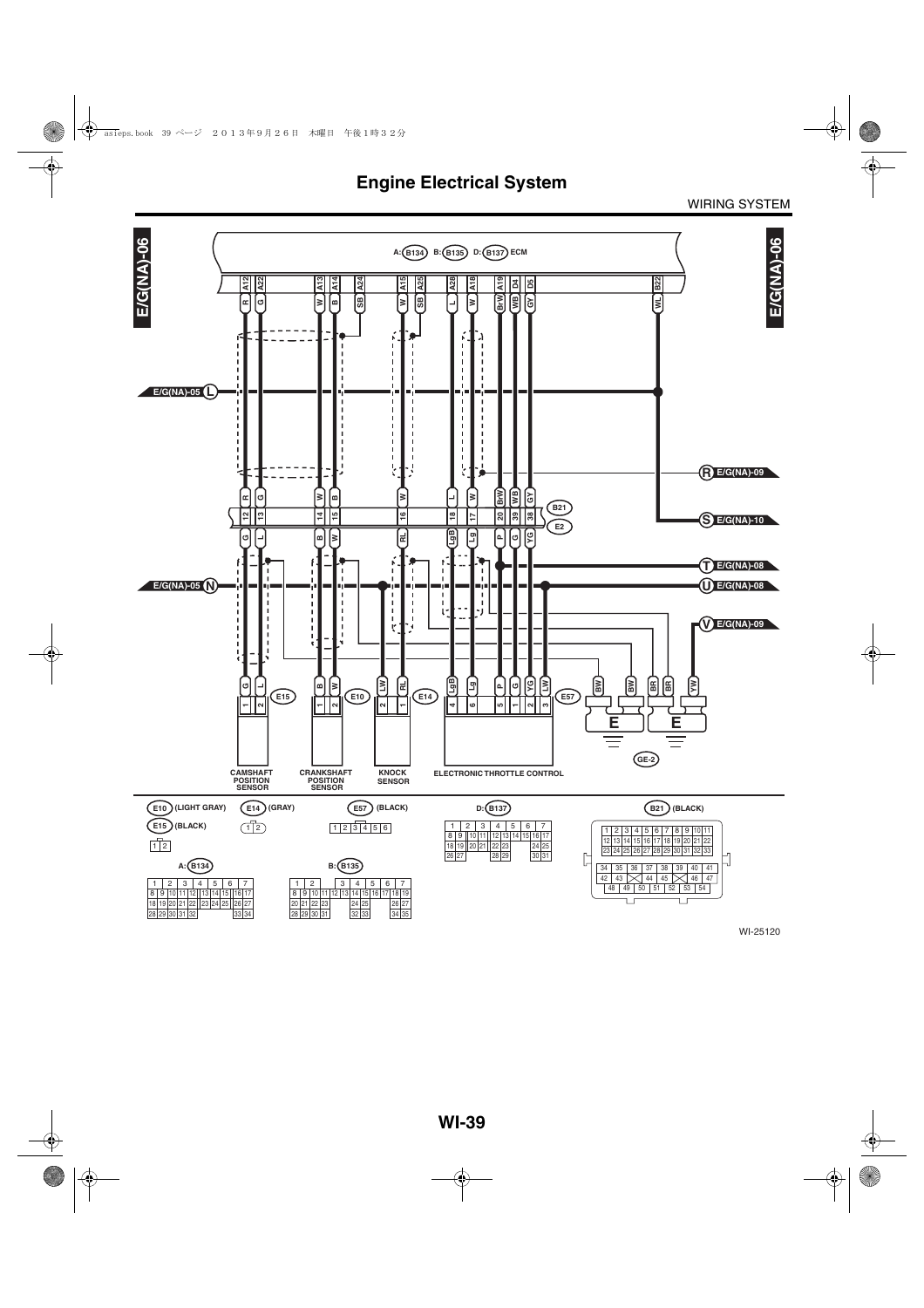#### WIRING SYSTEM

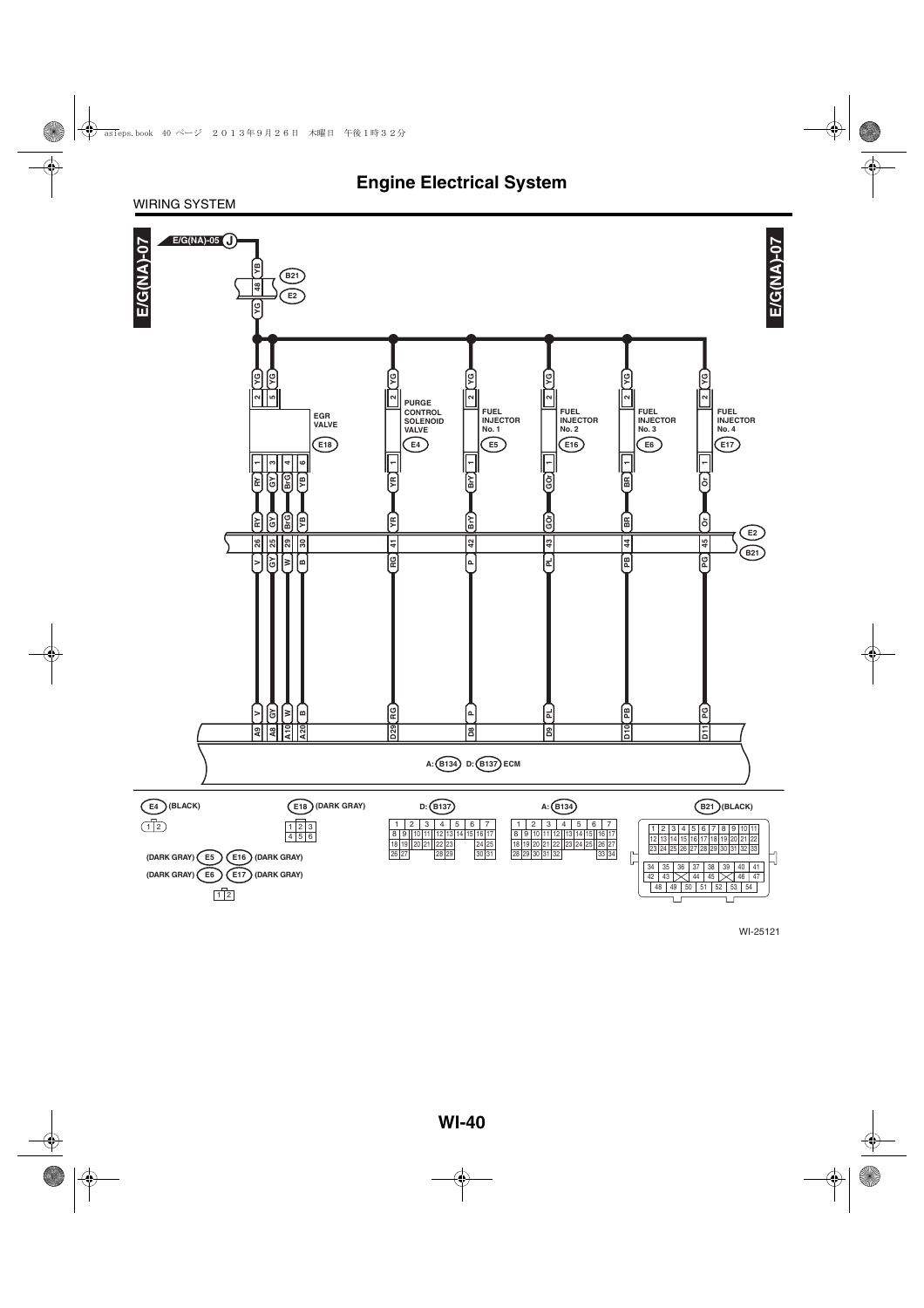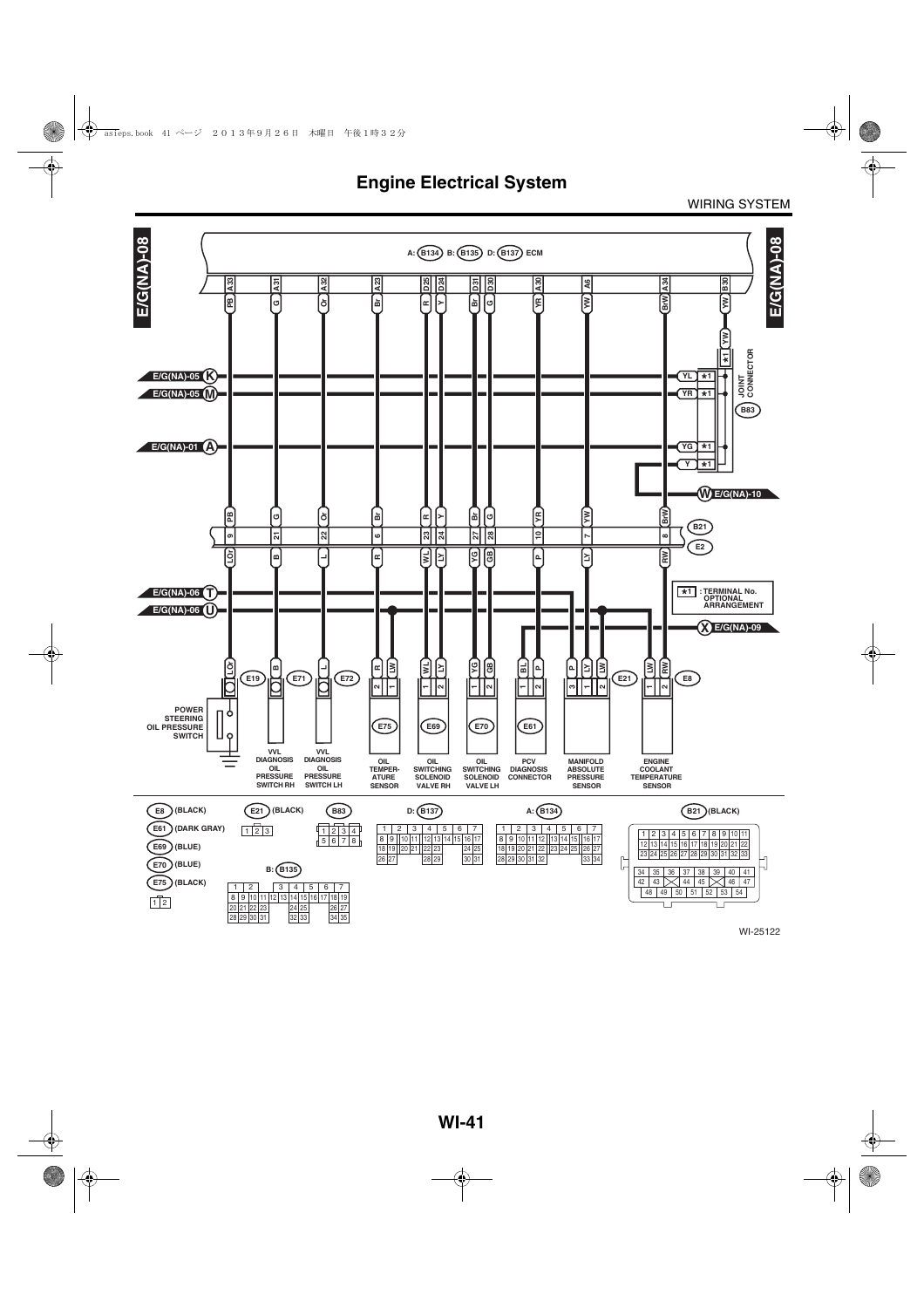#### WIRING SYSTEM

Ţ

 $\Box$ 

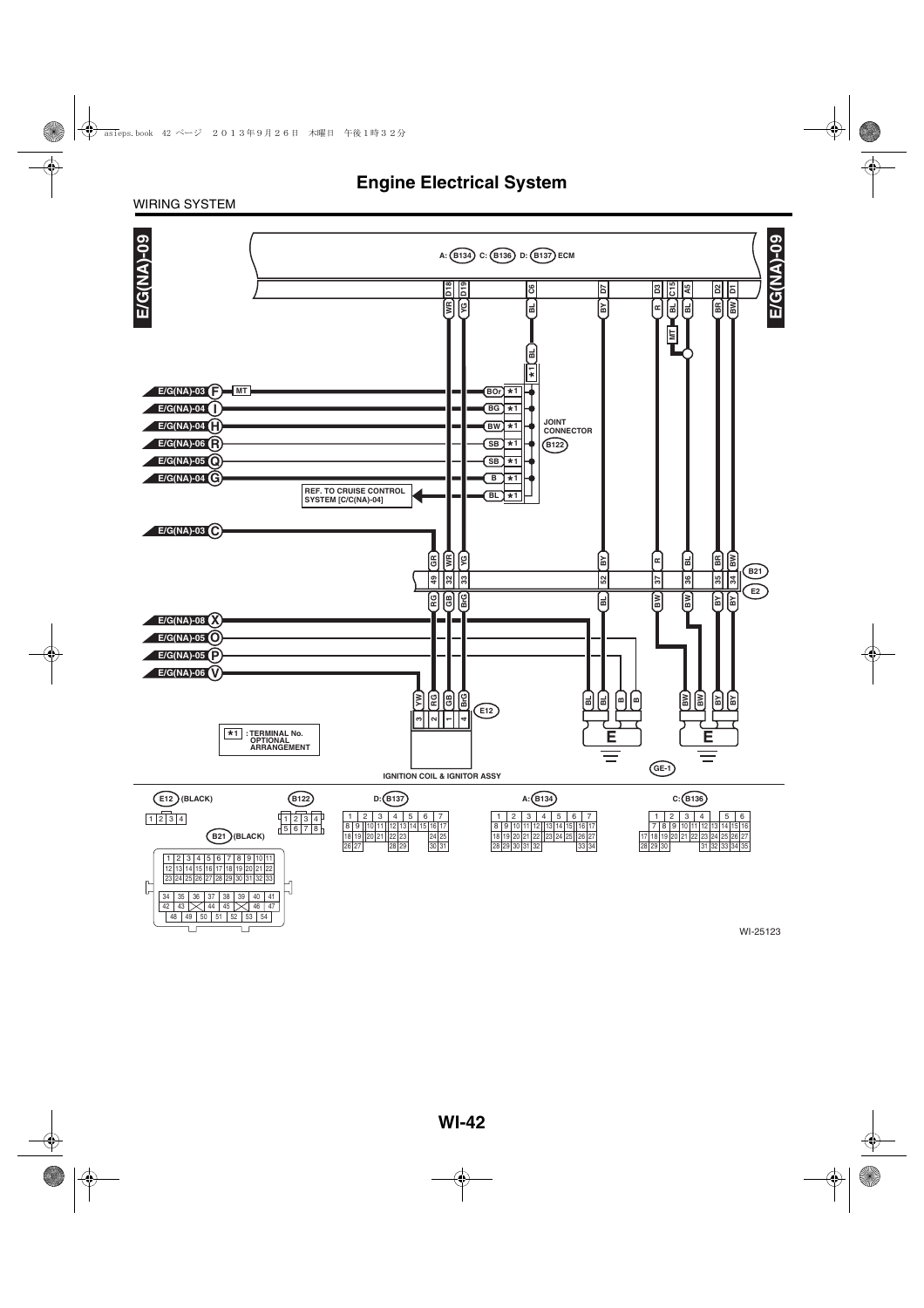**Engine Electrical System**

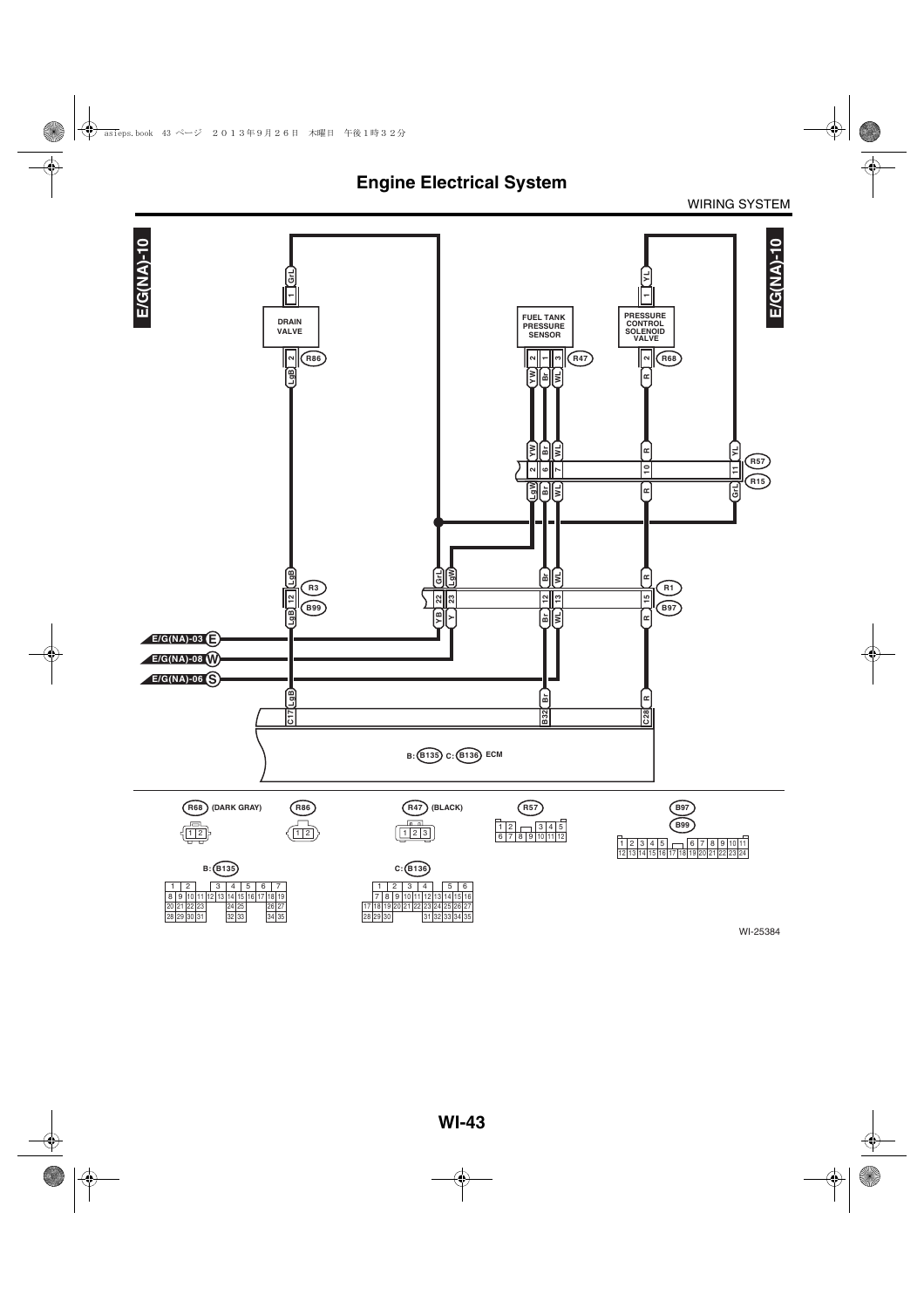#### **2. TURBO MODEL**

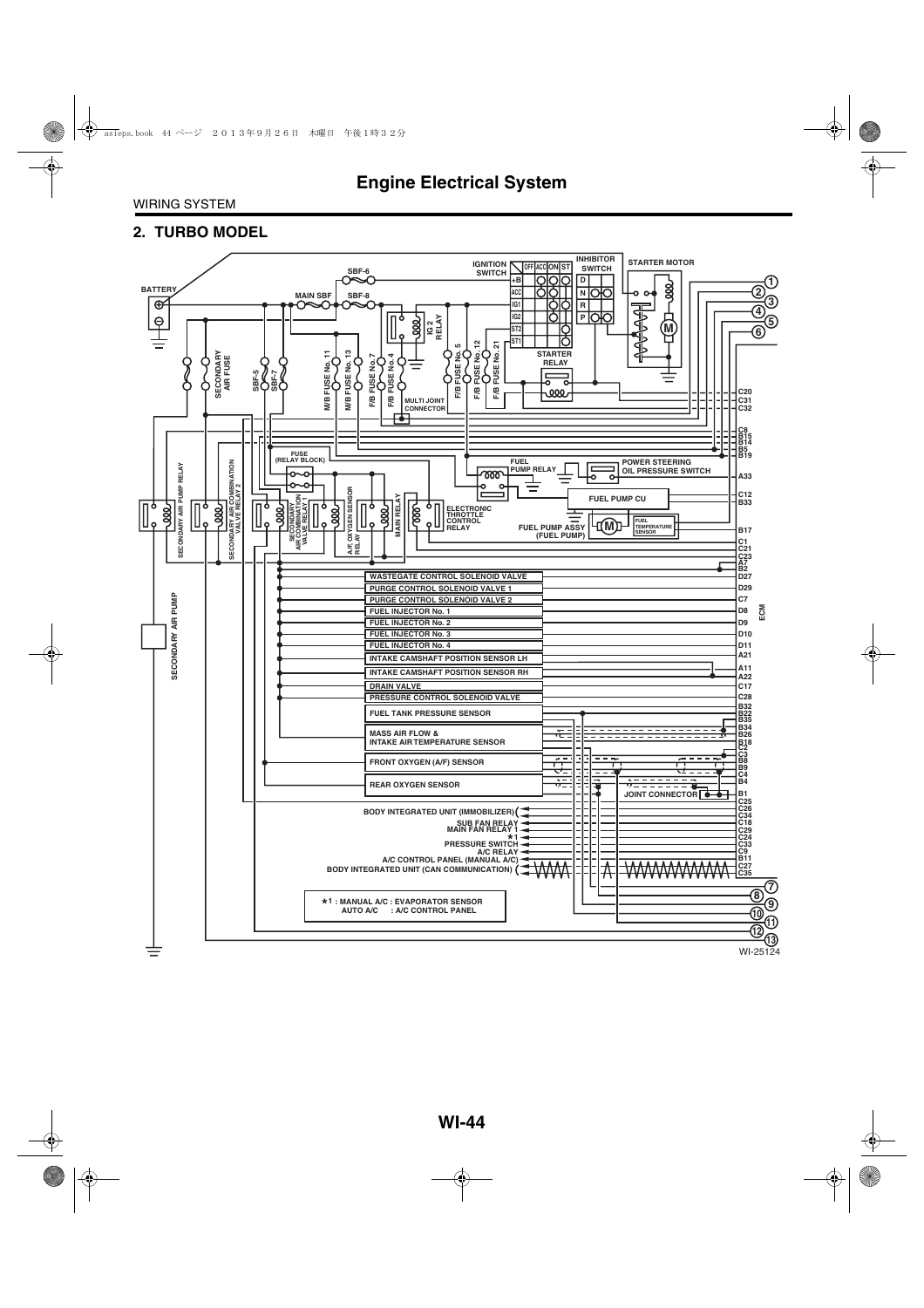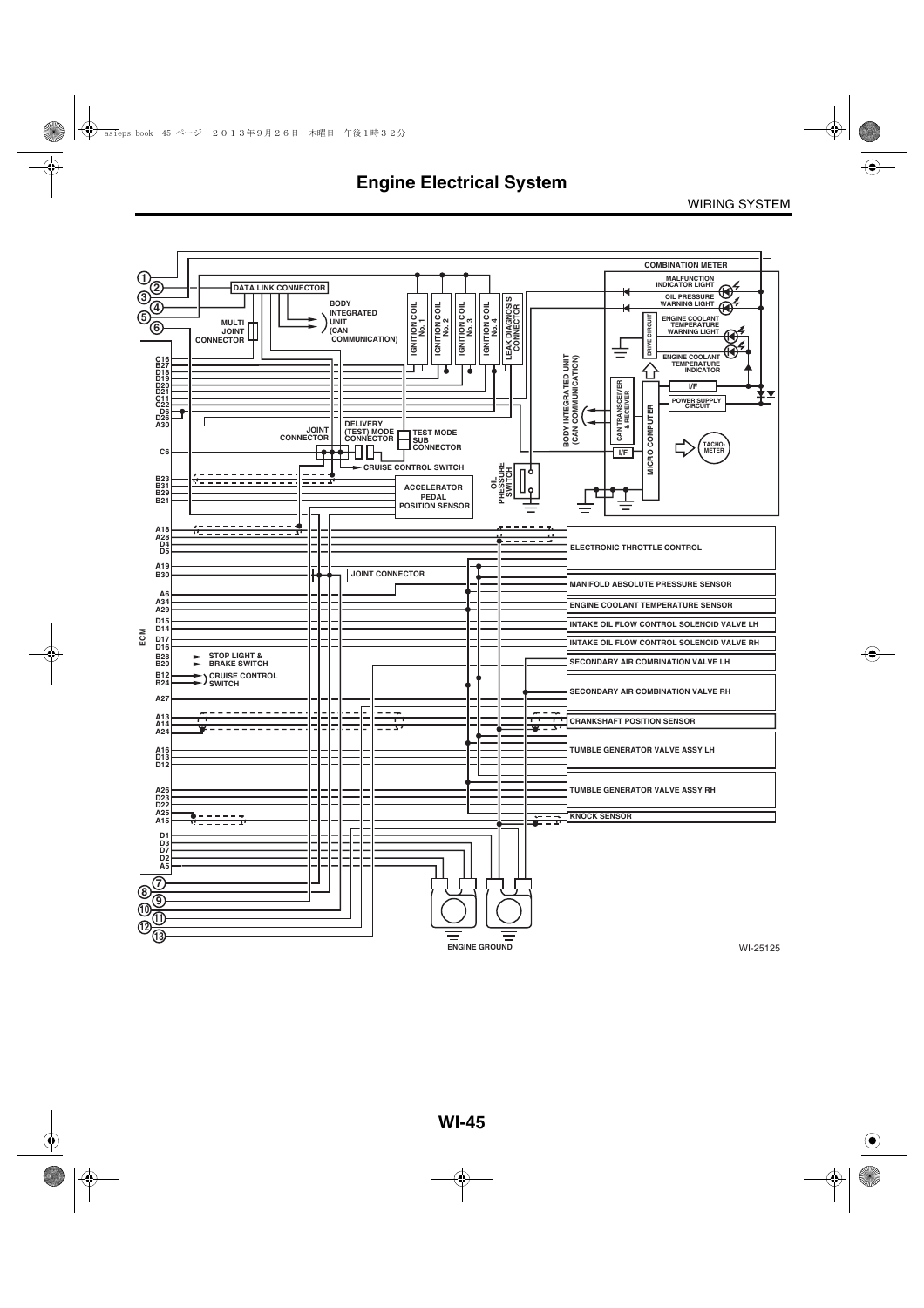#### WIRING SYSTEM

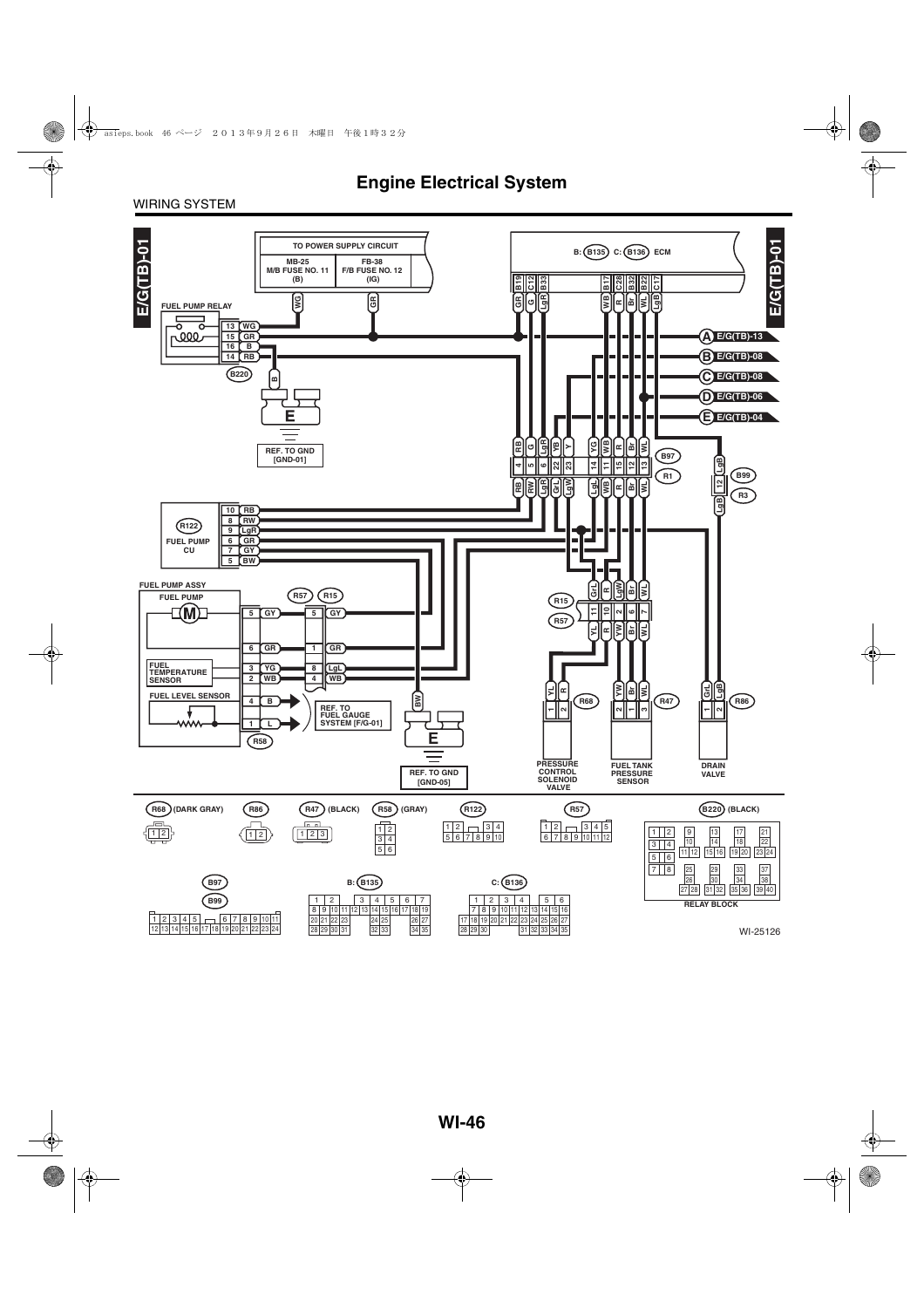

 $1 \mid 2 \mid 3 \mid 4 \mid 5 \mid 6 \mid 7$ 29 10 11 12 13 14 15 24 25 16 30  $\begin{array}{|c|c|c|c|c|c|}\n \hline\n 8 & 9 & 10 & 11 & 12 & 13 & 14 & 15 & 16 & 17 & 18 & 19 \\
\hline\n 20 & 21 & 22 & 23 & 24 & 25 & 26 & 27 \\
\hline\n 28 & 29 & 30 & 31 & 32 & 33 & 34 & 35\n \end{array}$ 

19 | 10 | 11 | 12 | 13 | 14 | 15 | 16<br>19 | 20 | 21 | 22 | 23 | 24 | 25 | 26 | 27<br>30 | 31 | 32 | 33 | 34 | 35 7 8 9 10 11 12 13<br>18 19 20 21 22 23 24<br>29 30 31 32 17 18 19 20<br>28 29 30  $1 \mid 2 \mid 3 \mid 4 \mid 5 \mid 6$ 25 26 27<br>33 34 35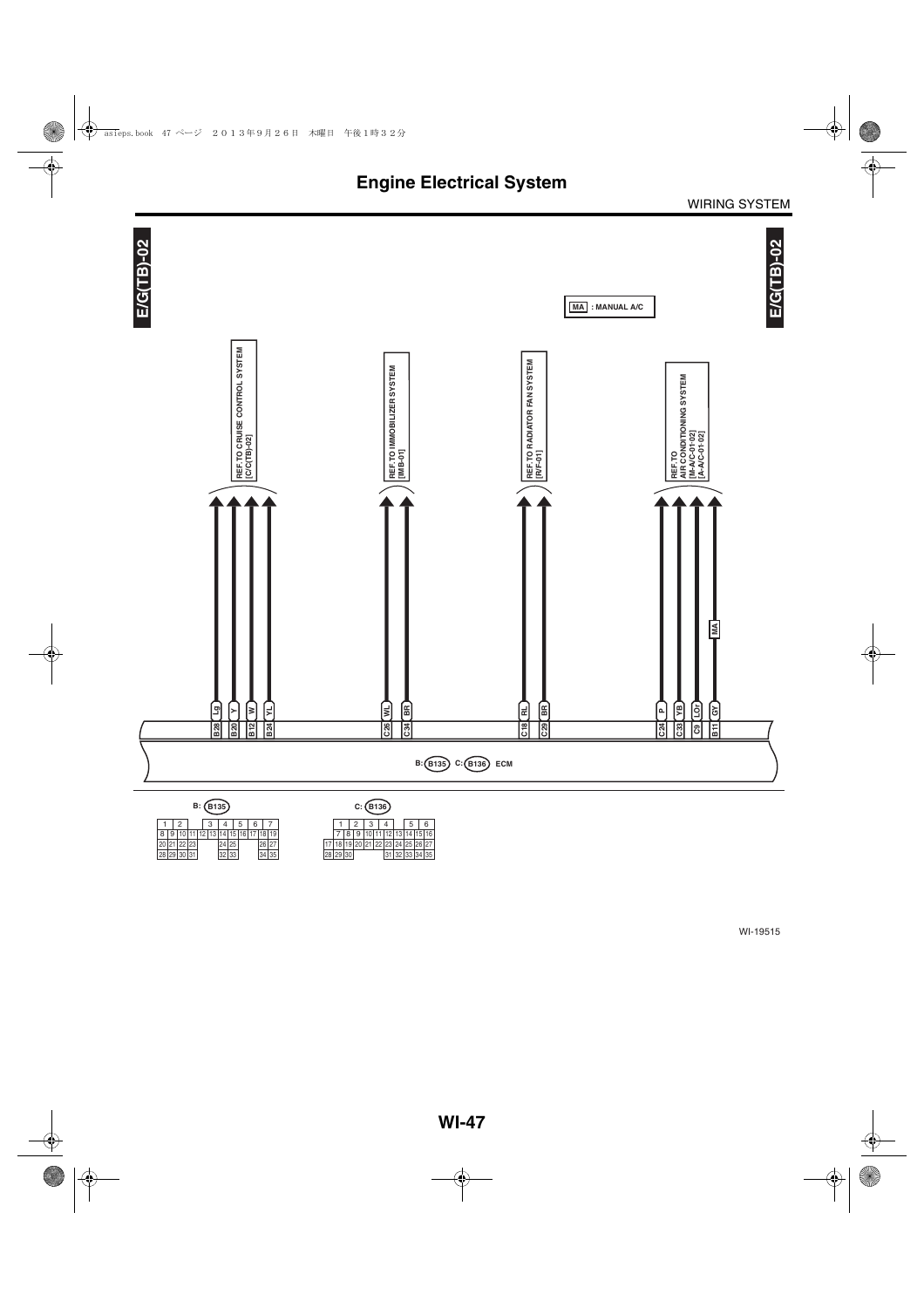#### WIRING SYSTEM

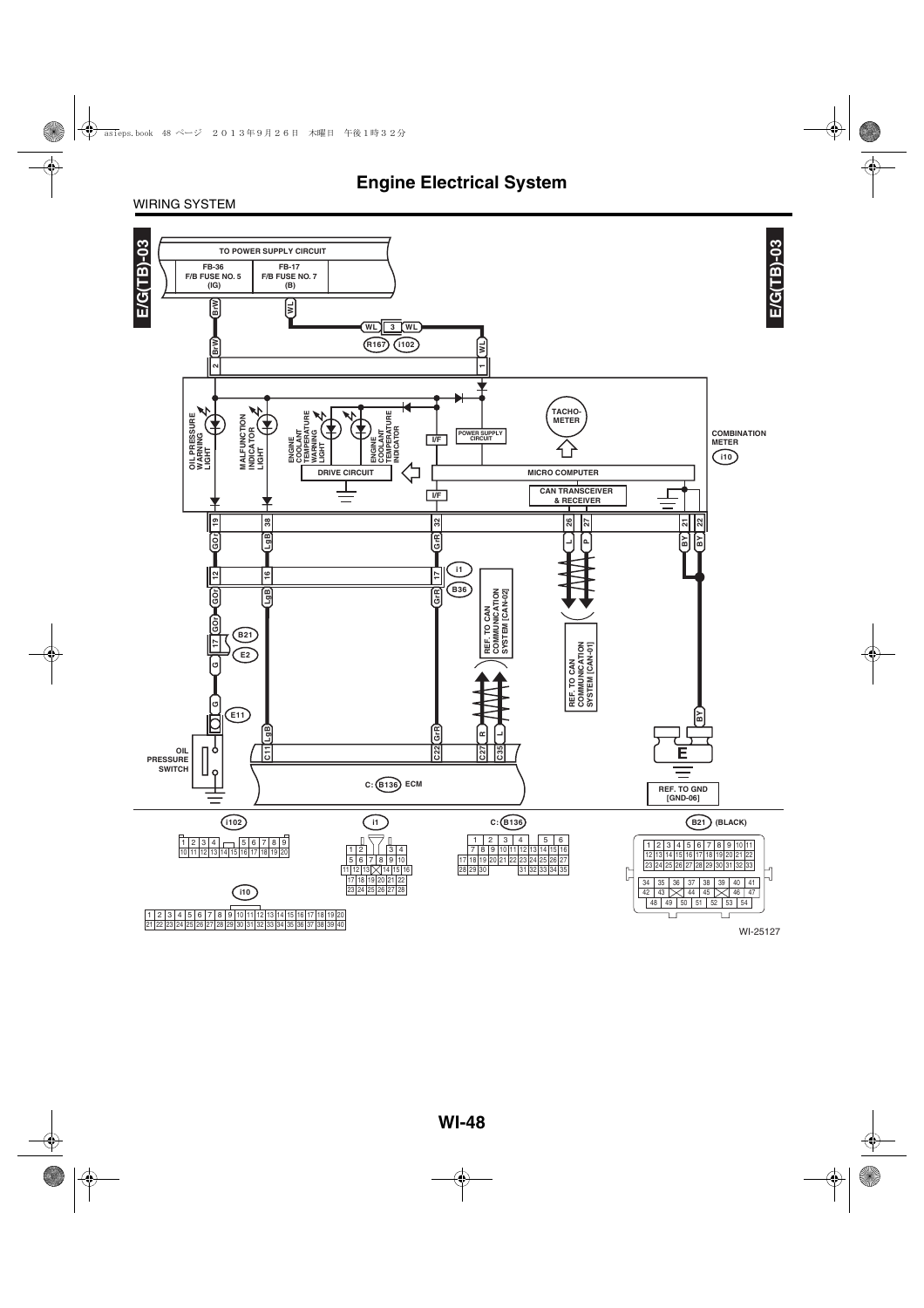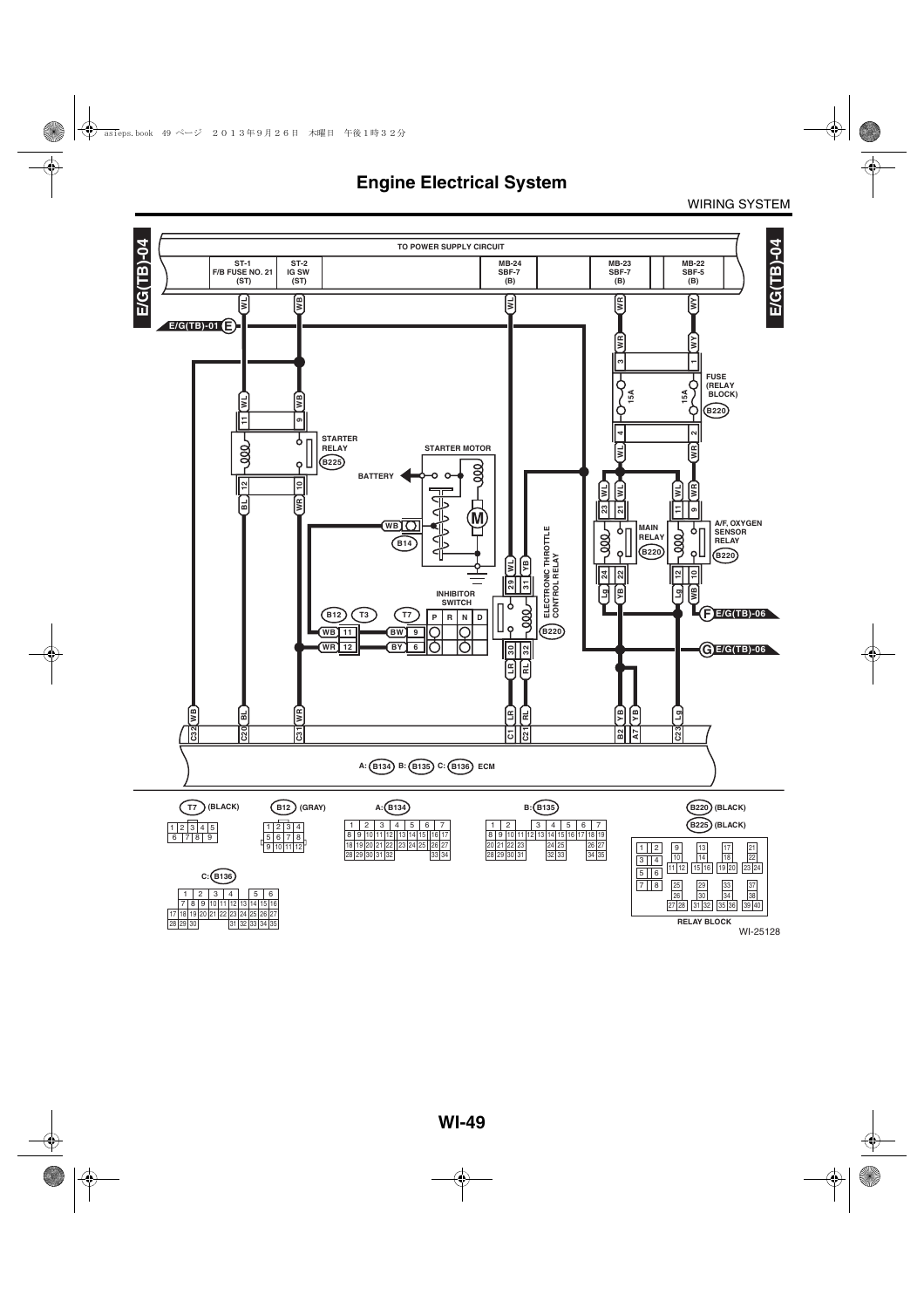#### WIRING SYSTEM

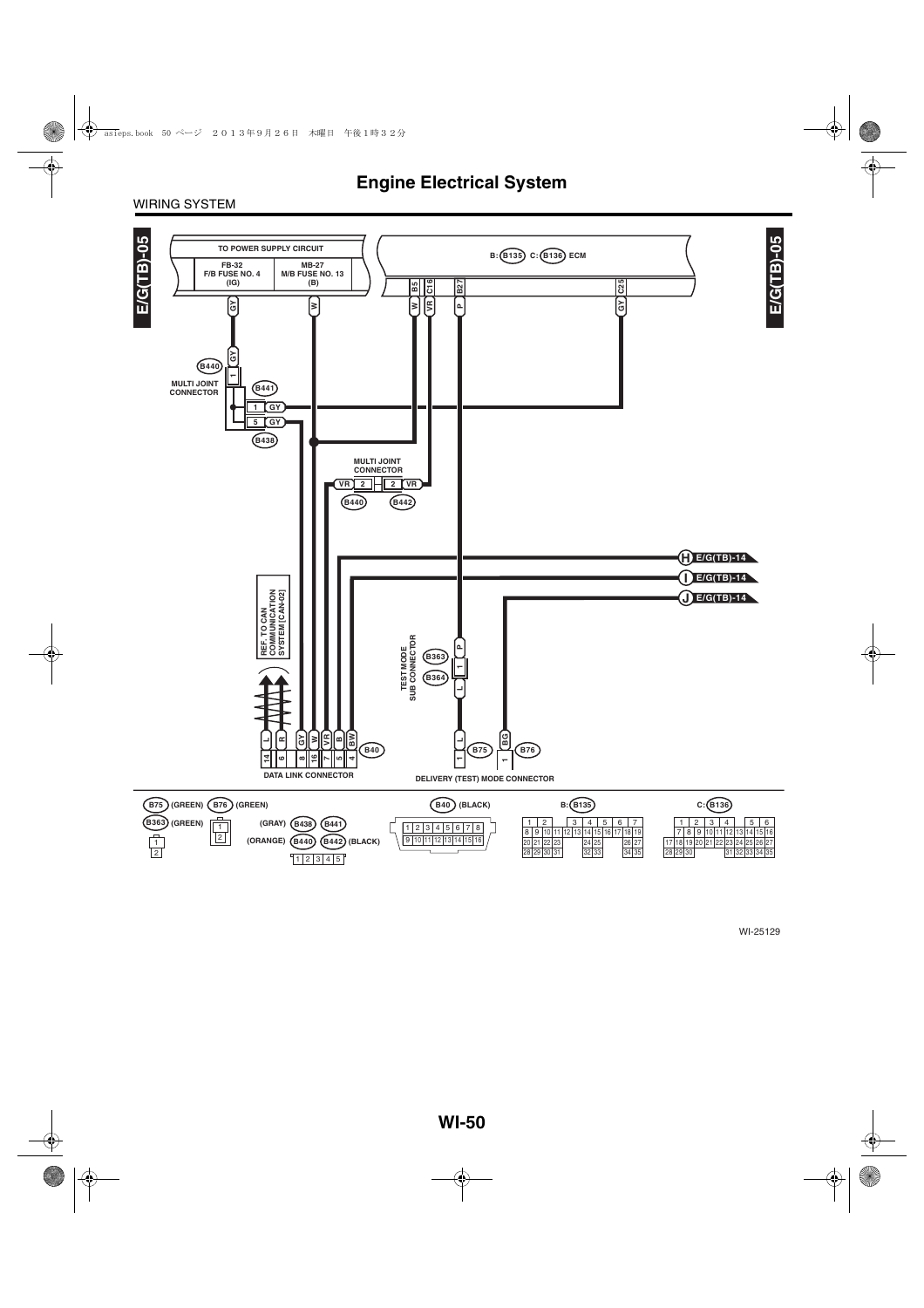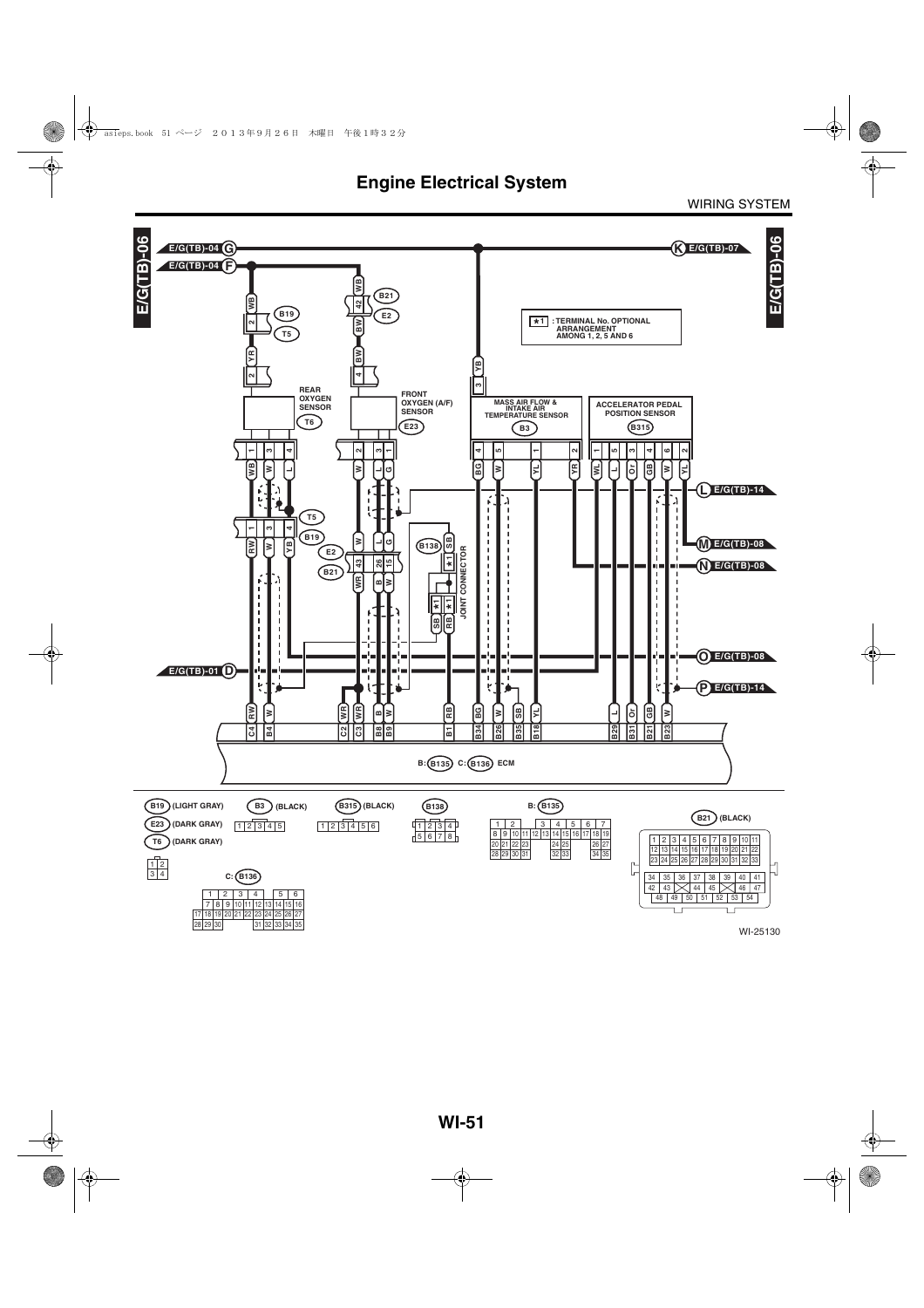#### WIRING SYSTEM

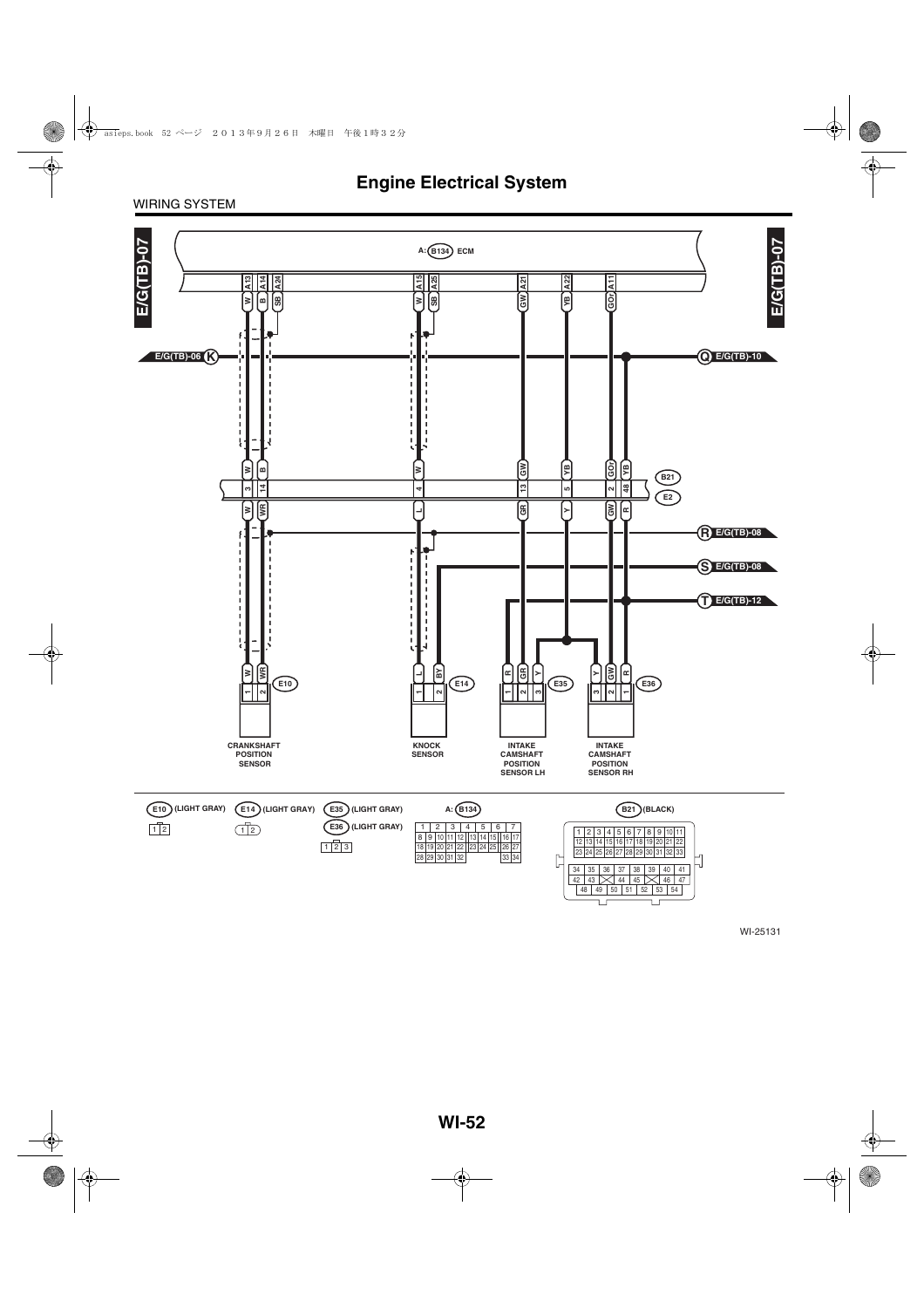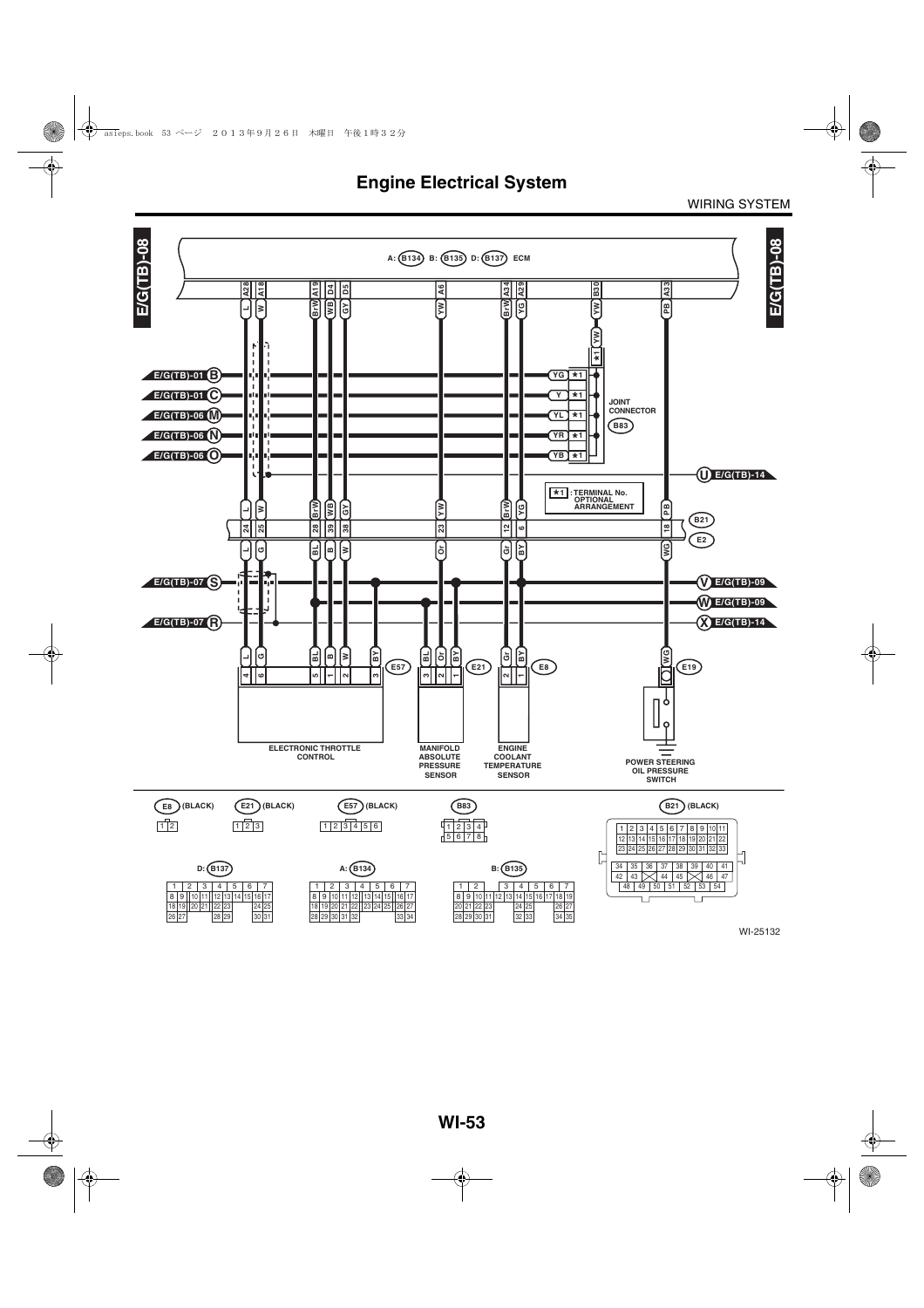#### WIRING SYSTEM

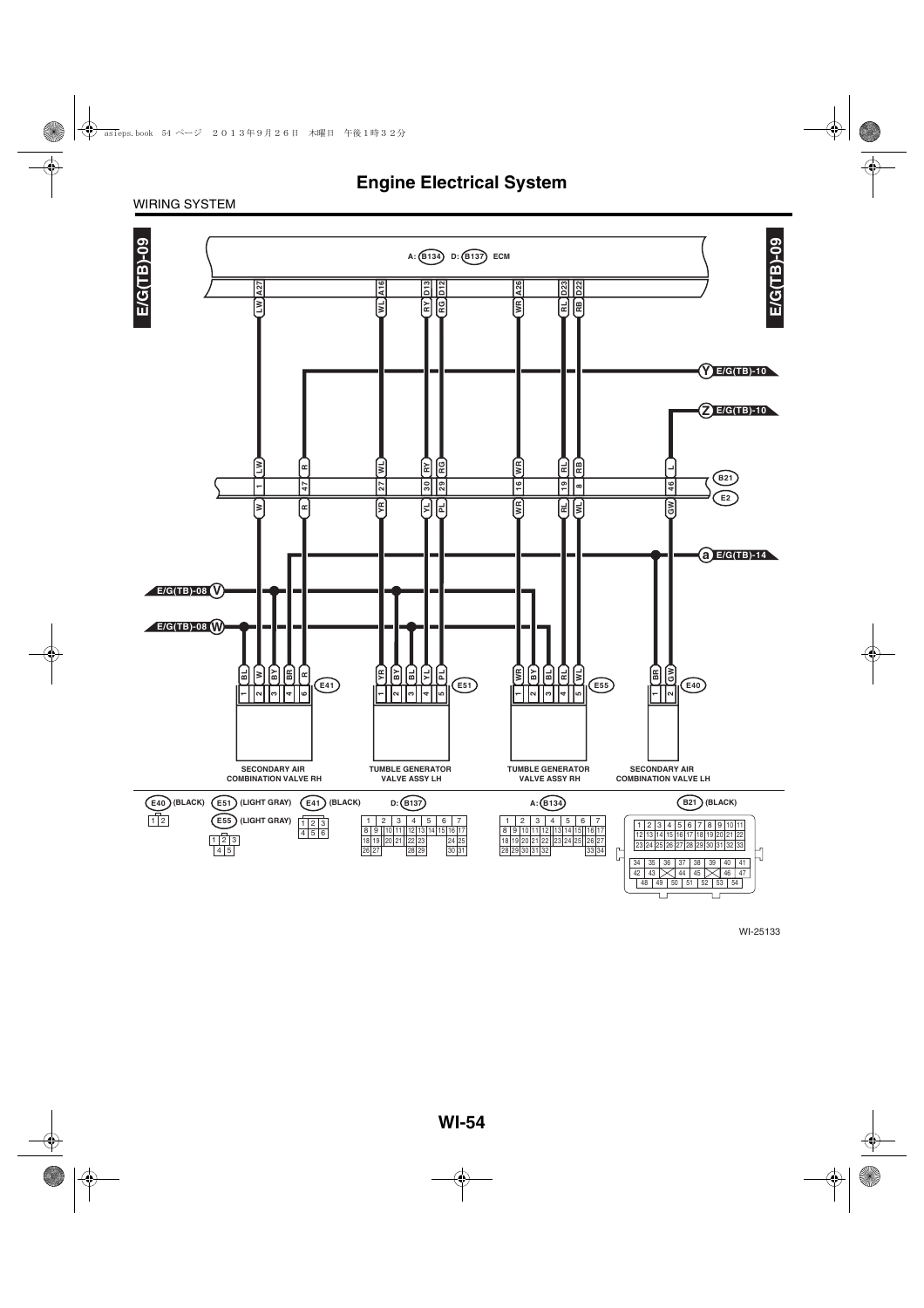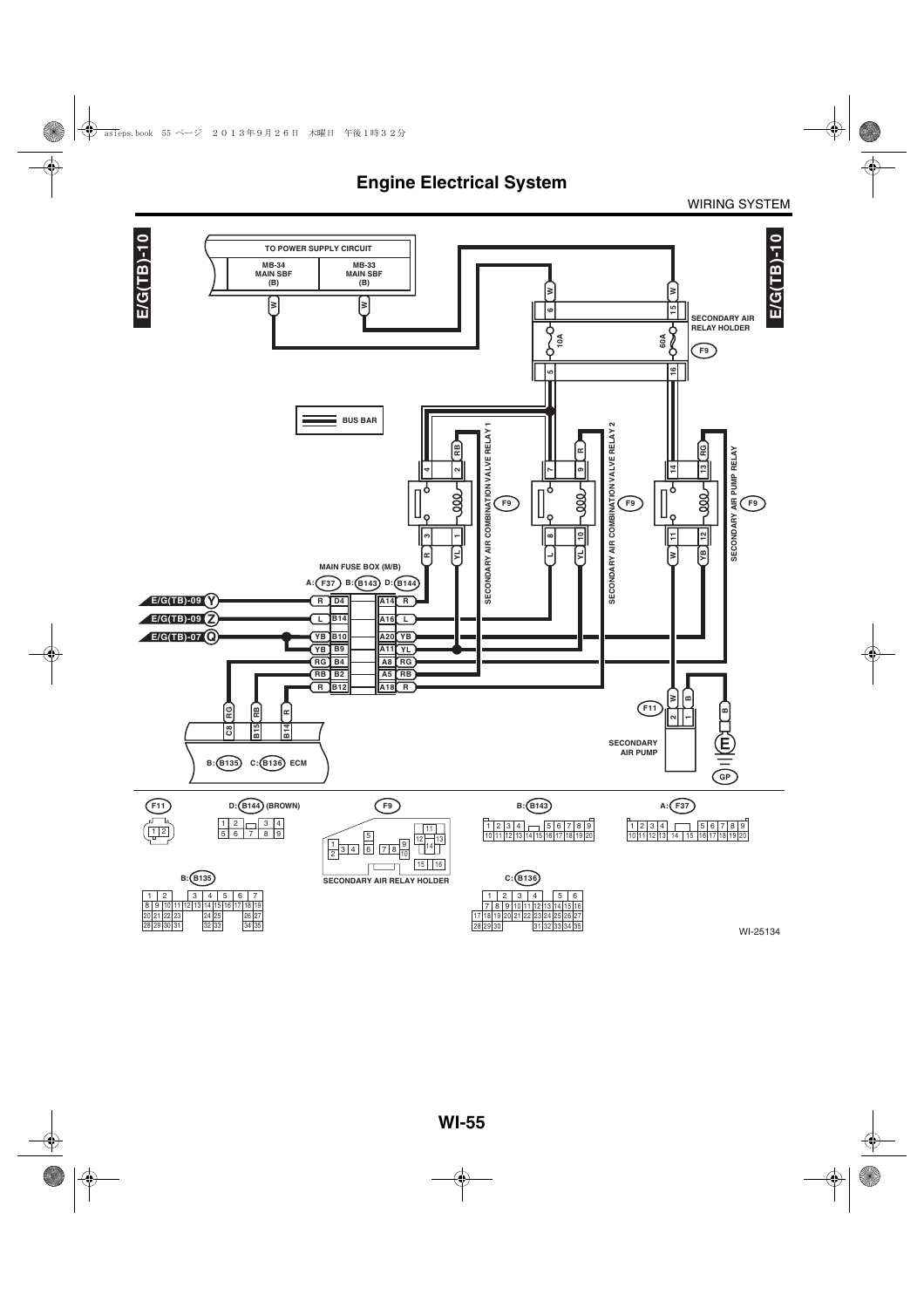#### WIRING SYSTEM

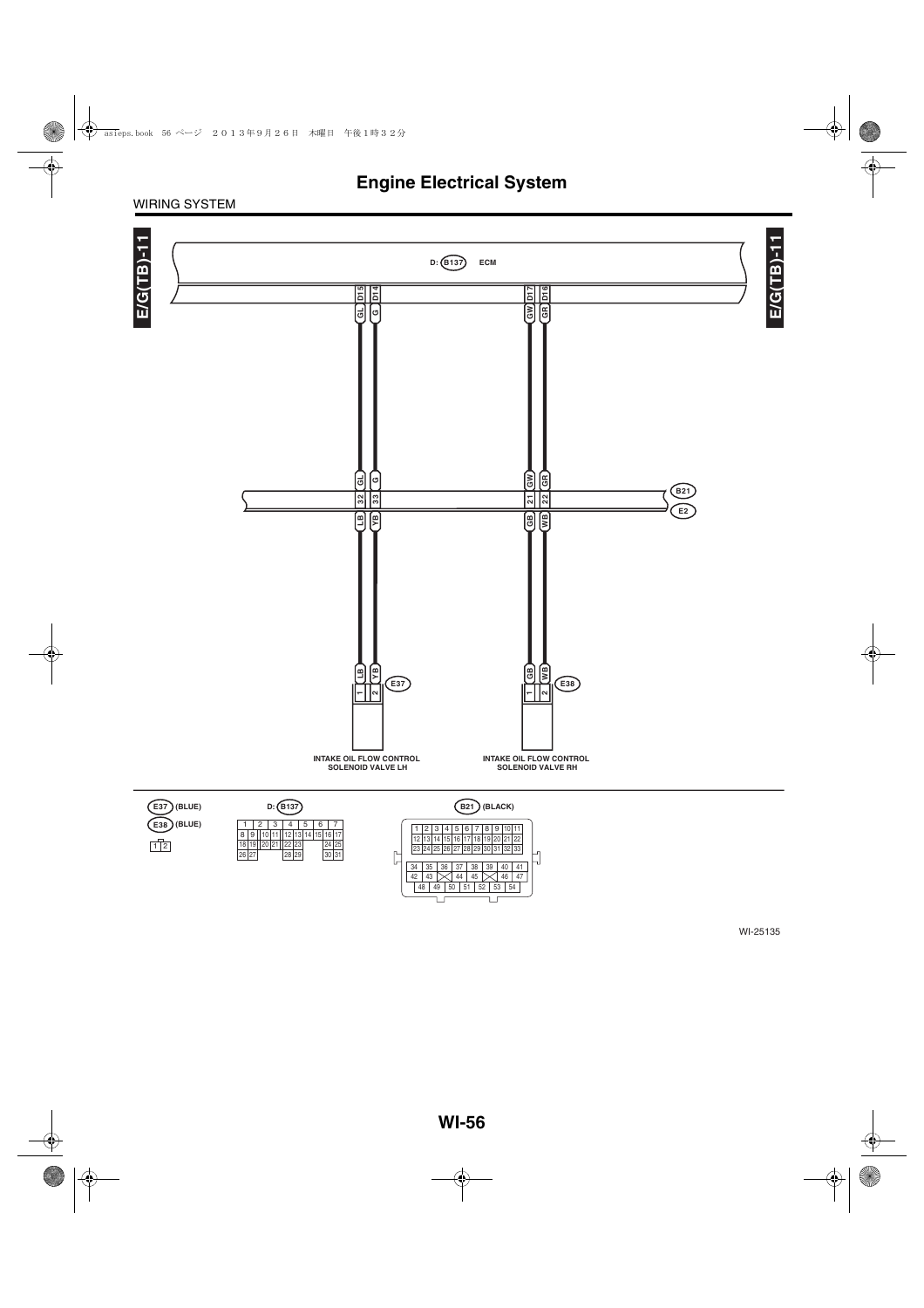

WI-25136

 $\Box$ 

īг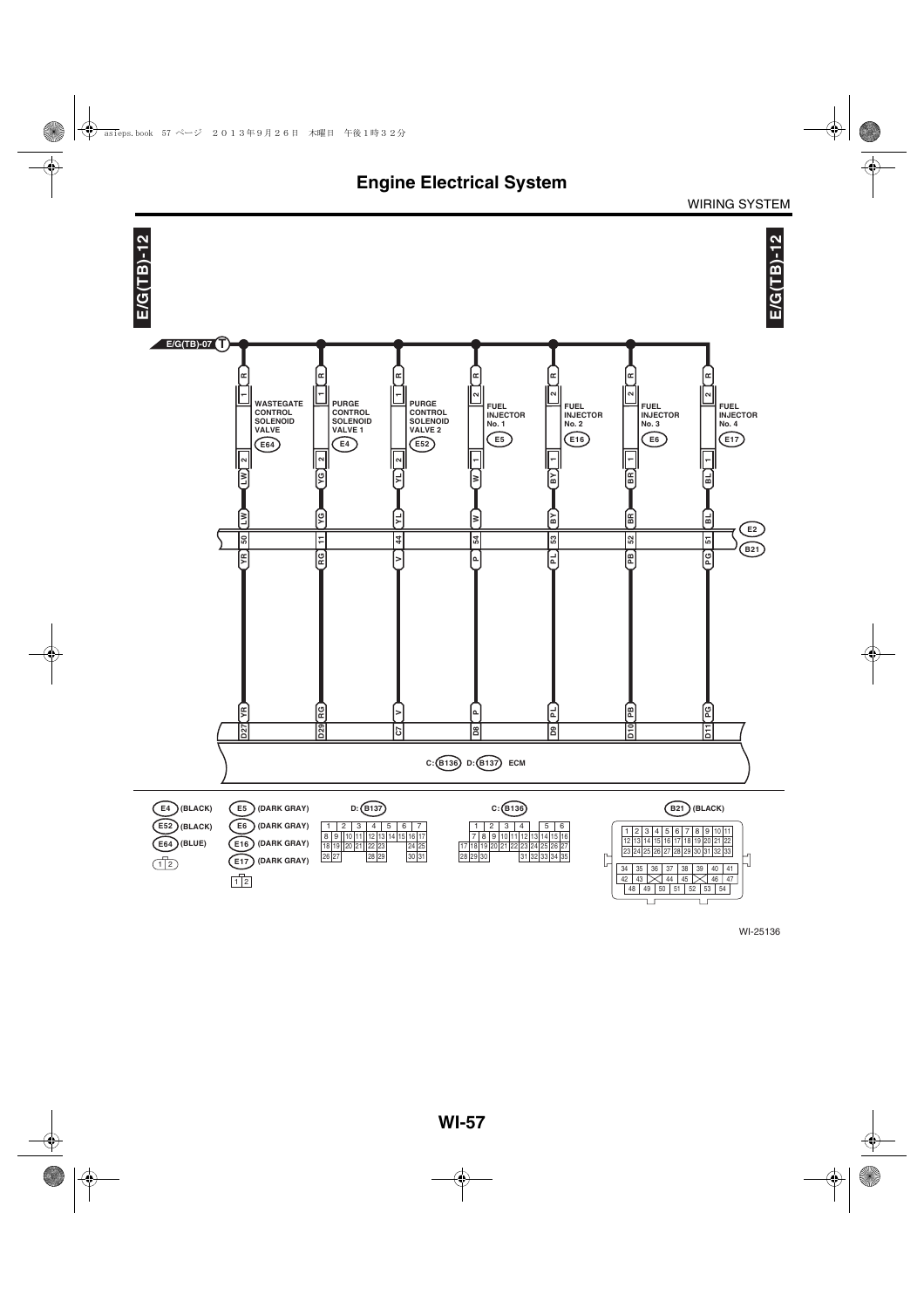